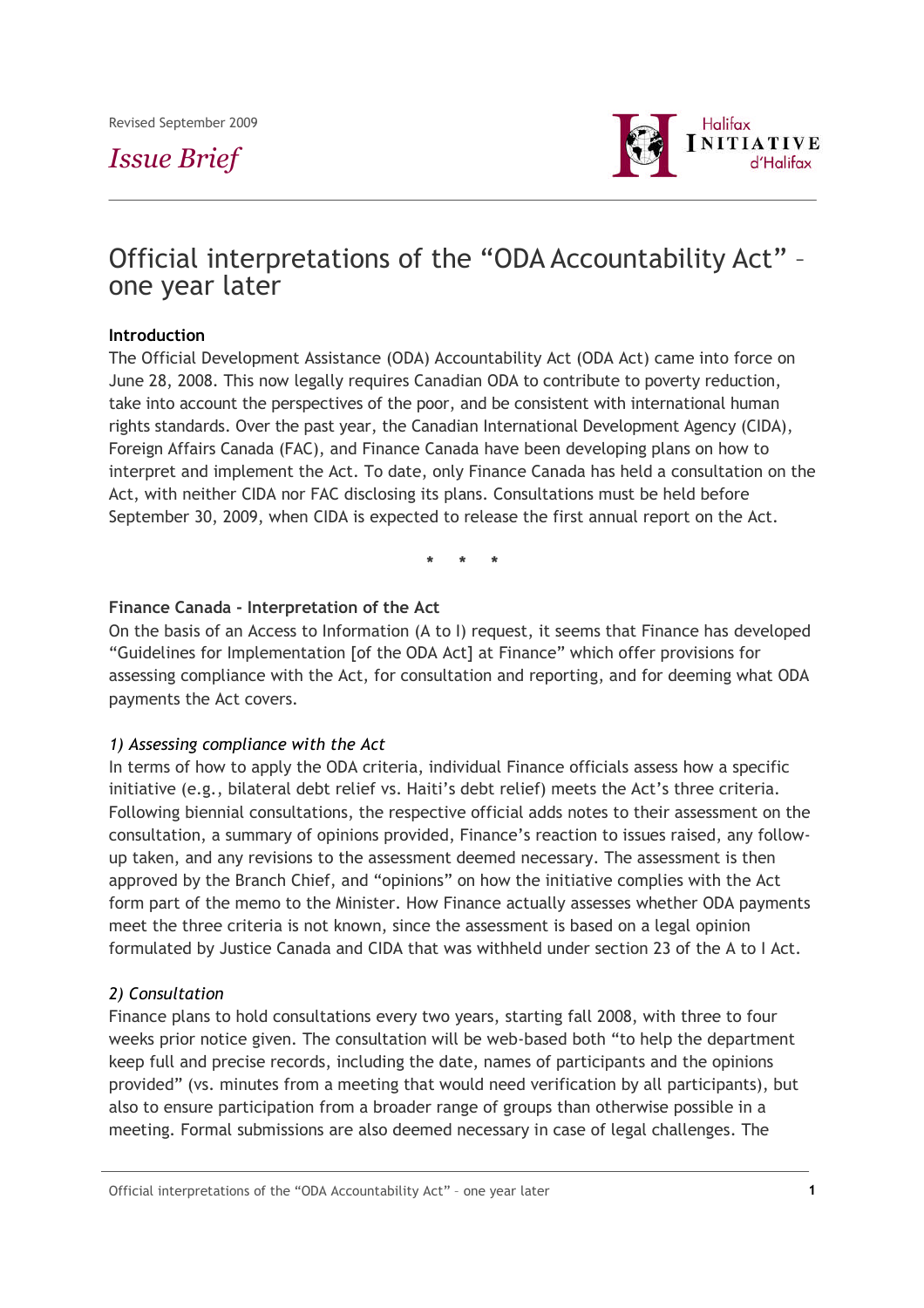Department indicated no intention to respond to individual submissions other than to acknowledge receipt.

# *3) Reporting*

The Guidelines outline the various reporting requirements of the Act, and the need to coordinate with CIDA the type of information required.

# *4) ODA payments*

The Guidelines describe Finance's ODA payments this year (see section below), while noting that Act would cover contributions to other entities where they have contributed funds in the past (for example, the IMF's Poverty Reduction Growth Facility and the Exogenous Shocks Facility, capital subscriptions to the World Bank and European Bank for Reconstruction and Development, and the Heavily Indebted Poor Country Trust Fund).

# **Finance Canada – Implementation of the Act**

# *1) Finance's first consultation*

In December, six months after the ODA Act became law, Finance Canada launched its first consultation on the ODA Act. Finance was the first government department to do so, well within the two year timeline required by the Act, and did so because of payments due in January 2009. It sought feedback on how the three areas for which it had provided ODA had met the conditions laid out in the Act, that is, for bilateral debt relief, the multilateral debt relief initiative (MDRI), arrears clearance and contributions to the International Development Association (IDA). It also sought input on how to improve future consultations.

Despite Finance's good faith in holding consultations early, the consultation seemed perfunctory – Finance provided no documents indicating how it had interpreted the Act, few guidelines in terms of providing input, no transparency in terms of who else had participated in the consultation nor what they said, and no indication of what would be done with the comments provided (even though a member of the CIDA Steering Group advised Finance to do so). The consultation was also ill-timed – four weeks in December. That said, Finance considers this first consultation a pilot, with the format possibly evolving over time.

The Halifax Initiative (HI), the Canadian Council for International Co-operation (CCIC), the Association of Canadian Engineering Companies (ACEC), the Social Justice Committee (SJC) and the World Bank all submitted comments through the consultation process. Concerned that the weak process did not allow for meaningful input, the Halifax Initiative and CCIC opted to provide extensive feedback on the consultation process and some broad principles for Finance to consider how Canadian policy at the IFIs through a rights-based approach might be made consistent with the Act. ACEC indicated that project-based funding, in particular for infrastructure investment, should be the sole focus of Canadian aid, and questioned the poverty reduction impacts and degree of accountability of both debt relief and arrears clearance. SJC's argued that some Bank projects are inconsistent with international human rights standards, citing specific cases, and made the case the Bank conducting human rights impact assessments of projects and for giving the Bank's Inspection Panel the authority to remedy violations. Finally, given neither Finance Canada nor the Bank have the appropriate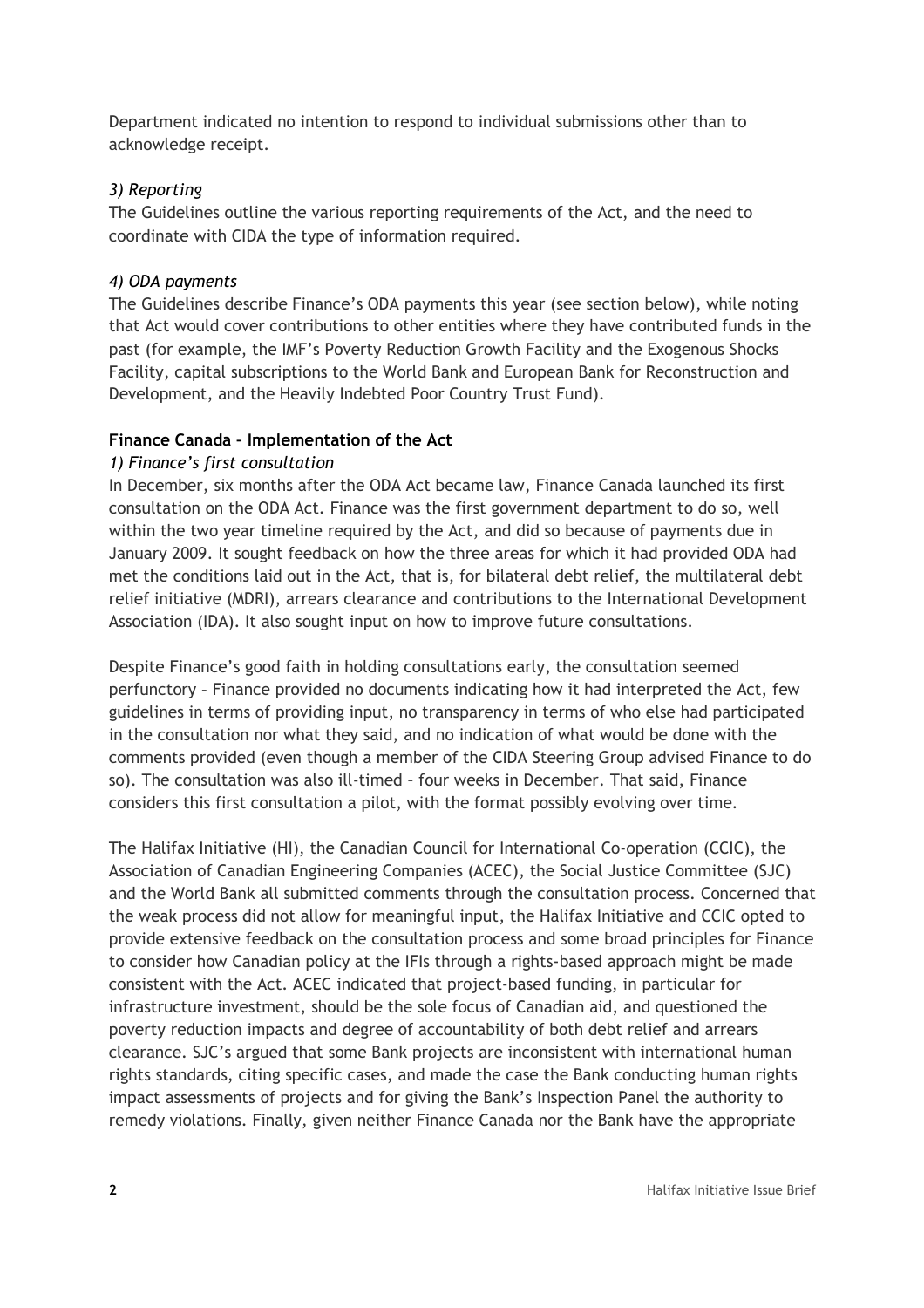policies to assess the Bank's compliance with the Act, SJC recommended the department establish a policy and the capacity to assess the human rights implications of Bank projects. Finally, the World Bank submitted comments identifying how Canada's ODA contributions to the Bank satisfied all three criteria: IDA credits and grants allow low-income countries to achieve the Millennium Development Goals and manage for development results; the Bank's Country Assistance Strategy and Community Driven Development program allows for the perspectives of the poor to be reflected; and, while the Bank has no explicit human rights policies, it contributes to the promotion of human rights through its programs.

These consultations formed the basis of the first "opinion" sent in the memo to the Minister for the approval of payments to IDA and the MDRI. Regrettably, their assessment of the issues raised, follow-up taken and revisions to their assessment deemed necessary – 11 pages in all was redacted in the A to I request we received under section 21 (1)(a) of the A to I Act.

## *2) Annual report to Parliament on the Bretton Woods Institutions*

The next point of reference during which Finance Canada could have given some indication of their interpretation of the Act was during their Annual Report to Parliament on the Bretton Woods Institutions. A section dedicated to the Act provides an overview of the provisions of the Act, indicates how the feedback on the consultation process had been shared with other departments, and indicates that the substantive input received would inform Finance's contribution to the new ODA Annual Report.

**\* \* \***

## **Foreign Affairs - Interpretation of the Act**

An A to I request submitted to FAC on their interpretation of the Act has revealed little information. With the exception of one letter, all information indicating the Department's interpretation of the Act and its impacts on the Department was redacted in the A to I request. The one letter from FAC Deputy Minister Leonard Edwards to CIDA President Margaret Biggs simply indicates the completion of an interim implementation plan in June 2008, and that as of February 2009, the department is "well-advanced in finalizing a longterm strategy for ensuring that DFAIT remains compliant with the Act". This includes "examining options for forming the Ministerial opinion on which programming activities constitute ODA, identifying measures that meet the consultative requirement, and compiling DFAIT ODA statistics for the interdepartmental reporting processes".

## **Foreign Affairs– Implementation of the Act**

To date, we have no sense of how Foreign Affairs will implement their obligations under the Act. FAC has yet to hold any consultations on the Act, although it seems likely that FAC's interpretation and implementation will closely follow that developed by CIDA (see below).

**\* \* \***

## **CIDA - Interpretation of the Act**

An Access of Information (A to I) request submitted to CIDA has revealed a great deal of detail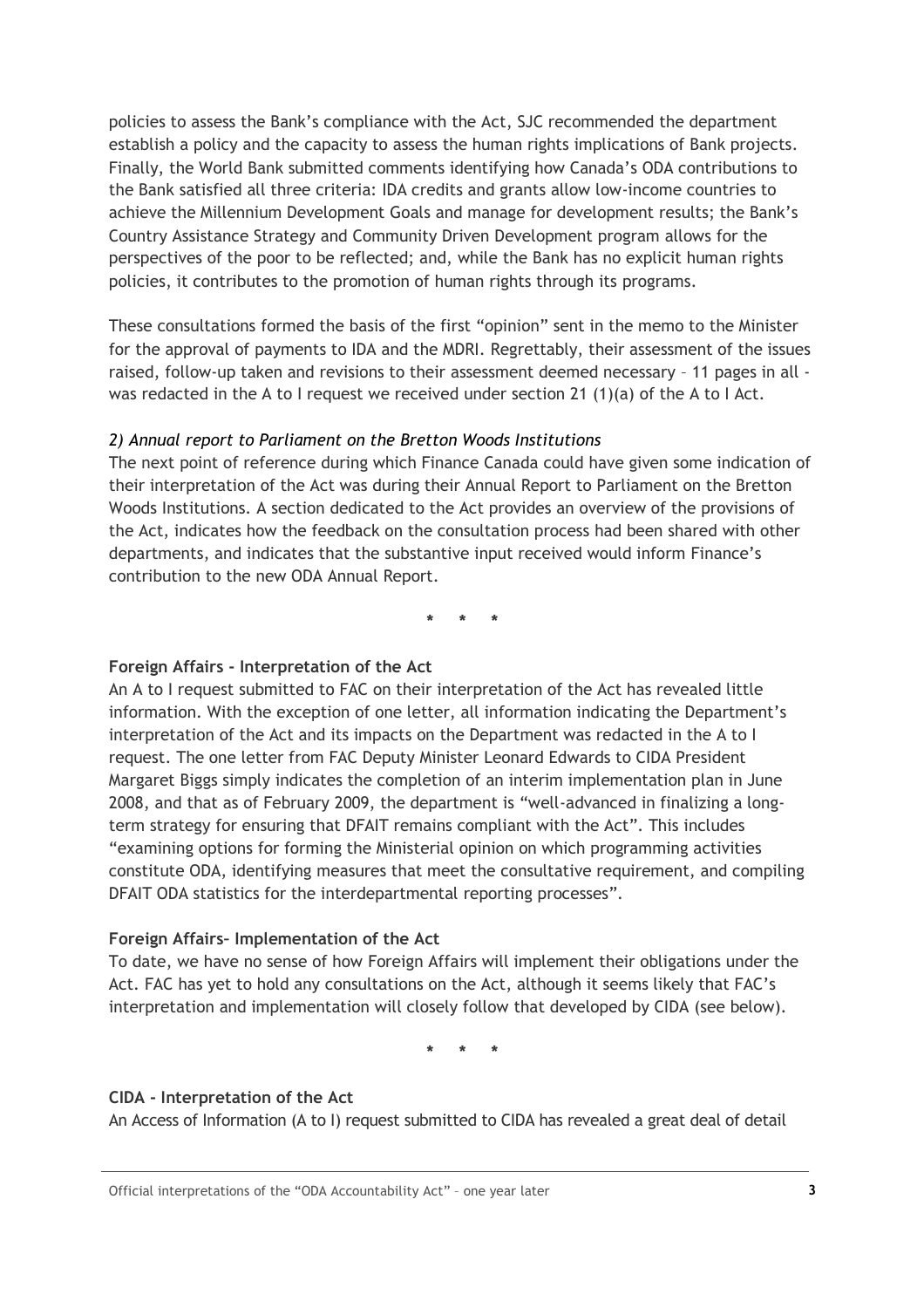with respect to their interpretations of their obligations under the Act and the process they intend to pursue to achieve this (as of February 2009). CIDA has established a high level cross-Agency ODA Accountability Act Implementing Steering Committee, chaired by the CIDA Vice-President for Policy Branch, which has been meeting since July 2008. As the lead agency responsible for the Act, CIDA has five primary preoccupations with respect to interpreting and implementing that Act: 1) recording and supporting the ministerial opinion; 2) interpreting the three tests of the Act; 3) enhancing consultations and record keeping; 4) how to define and report on ODA in the Statistical Summary; and 5) enhancing internal and external communications.

# *1) Recording and supporting the "Ministerial Opinion"*

The A to I reveals substantial CIDA discussion and concern about making certain that the Ministerial opinion on the Act is publicly expressed in numerous places in order to ensure, from both a compliance and communications perspective, that the provisions of the Act are being met.

The Steering Group responsible for implementing the Act concluded that this opinion needed to be stated in two sets of documents: 1) those tabled before Parliament (annual Reports on CIDA Plans and Priorities, CIDA Departmental Performance Reports, the Summary Report due in September 2009 and the Statistical Report due in March 2010) and 2) a suite of high-level strategic documents and policies. At the same time, there was some concern that the Minister not be presented with a 'tyranny of documents' on which to give her opinion, but rather these two sets of documents become the building blocks for forming this opinion, while also clearly communicating that CIDA is thinking about its requirements.

CIDA points out that no guidance is given in the Act as to how the Ministerial Opinion should be formed, leaving some discretion to the Agency. To help support CIDA staff, a 'Guidelines' document is being developed to give explicit direction to staff about what high-level policies and strategies documents (including country level strategies) are to be used to record the Minister's opinion, and how this opinion should be further reiterated in project approval documents. One member of the CIDA committee pointed out that "the Act's objective is not a mechanical reproduction of the Minister's opinion, but a demonstration that CIDA is thinking about the requirements of the Act and using them to guide and direct the Agency's programming".

# *2) Interpreting the three tests of the Act – "Drastic changes not envisioned"*

For the most part, CIDA believes that it is already meeting the three tests. CIDA takes a comprehensive approach to addressing poverty reduction through economic development, environmental sustainability, freedom, rights and democracy, rule of law and human security and in its programming around basic human needs, women in development, infrastructure, the environment, human rights, democracy and good governance, and private sector development. The perspectives of the poor are a central element to delivering Canadian aid. And finally, the Act entrenches in law the CIDA corporate attitude that lasting and effective development is not possible without the respect and advancement of human rights.

Unlike the CCIC interpretation of the Act requiring human rights to inform all three tests, CIDA's approach is to treat each test as a separate area of compliance. From a technical standpoint, CIDA will demonstrate it is meeting the first two tests by formally expressing and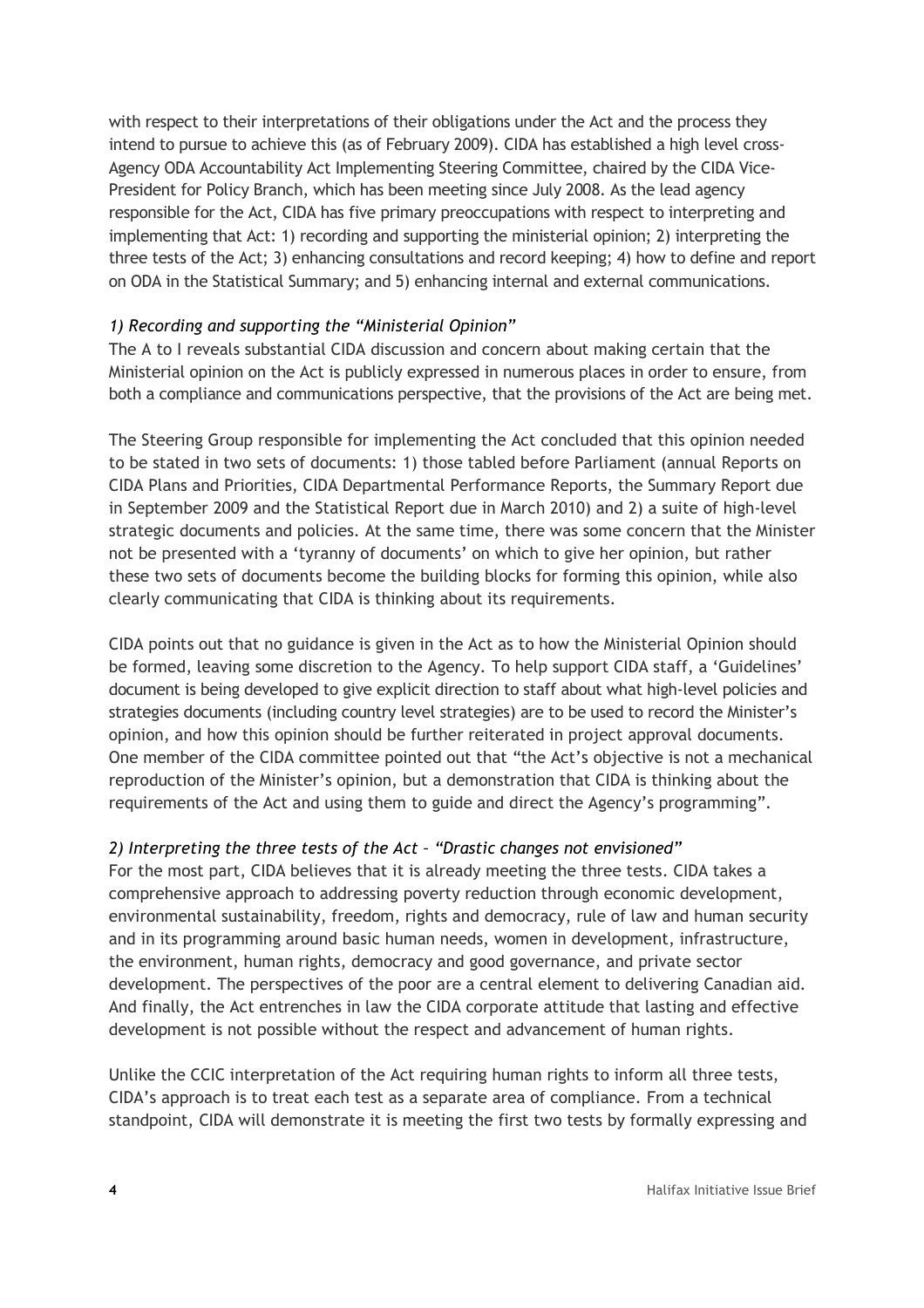explaining its approach to poverty reduction in high-level documents, policies and strategies ("the Minister's opinion"), documenting the perspectives of the poor more systematically at the program and project level when it conducts site visits, meetings with experts and consultations (see below), and by including more language in CIDA documents that reference these perspectives. In the discussion of the Steering Committee, "the Act offers an opportunity to remind staff about the importance of the perspectives of the poor, emphasizing that the Act has changed how business is done". There may also be a review and update of the 1996 CIDA policy on Poverty Reduction, with a view to getting it approved by the Minister. CIDA has discussed how the perspectives of the poor can be most efficiently demonstrated in Country strategies and project approval documents.

In terms of human rights, the Steering Group believes that CIDA programming is already consistent with international human rights standards (governance, equality between men and women, and participation are central elements of the Agency's practice). That said, there was also a recognition of responding to the Act, and the Group opted for a 'do no harm' approach "rather than a complex integrated human rights style of development policy making", which they believe will meet with the provisions of the Act. CIDA will adopt a legal interpretation guided by this principle. CIDA has also developed a short paper for the Minister setting out what a rights-based approach to ODA might look like, including interpretations of how this might impact CIDA programming, and are examining how the promotion of human rights as a central guiding principle in poverty reduction strategies can be made a formal part of CIDA policy-making processes.

While there did seem to be some appetite to develop a larger stand-alone Agency policy on human rights and development programming, there was also significant resistance against using the Act to entrench a human rights approach to international cooperation. In Committee discussion, the latter approach was seen to expose the Agency to two major risks: "distracting attention away from the accountability imperatives of the Act" and "diluting the importance of human rights considerations by subsuming them to discussions of other, unrelated issues".

Finally, the human rights issue is largely seen to be less as a challenge of compliance than one of communications. CIDA must clearly demonstrate to the public that it is actively complying with the Act (and is not taking the easy route), but also demonstrate that compliance is an ongoing task. To this end, its messaging will show that continued compliance should not be taken for granted, steps should be taken to ensure human rights standards are being respected when designing ODA programs, and a 'do no harm' approach should be "employed as an intuitive benchmark for incorporating human rights concerns into program planning".

# *3) Enhancing consultations – "Opportunity to refresh some policies and revitalize consultation processes"*

For the most part, CIDA already feels it is meeting the consultation requirements under the Act – CIDA carries out its International Co-operation Days, and consults with civil society groups, governments and partners in the South on a regular (albeit *ad hoc* basis). The Steering Committee suggests that where it falls short is in the tracking, reporting and publicizing of their consultation activities.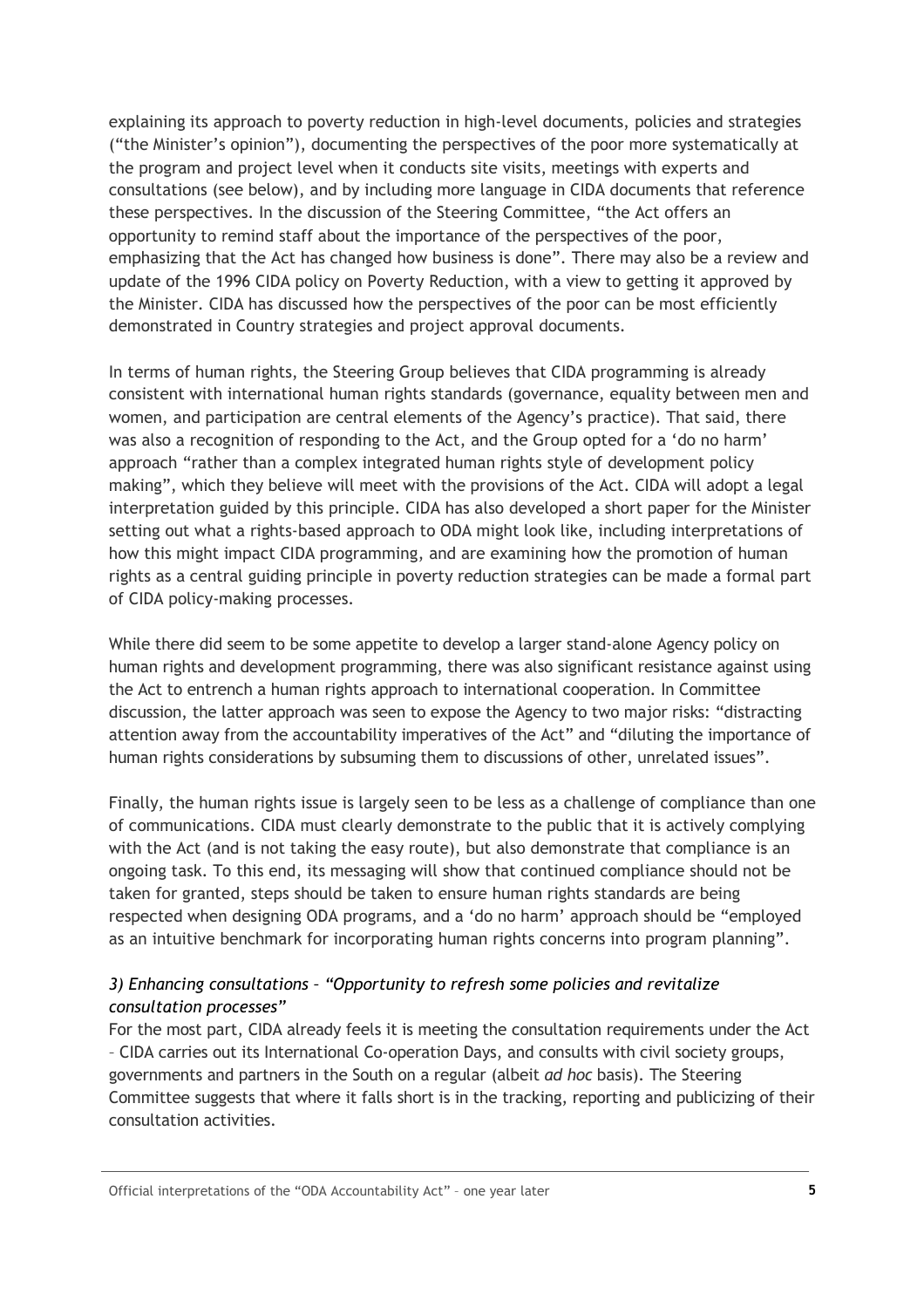Given that these consultations are a legal requirement, the Agency plans to instigate a number of changes to existing practices to "refresh some policies and revitalize consultation processes". Earlier in 2009 it hired a consultant to review its current consultation policies and practices. CIDA has a 1993 policy on consulting with civil society, which was reviewed in 2001 but stalled, and was never formally adopted. As such the Agency lacks any current policy. This has led to some confusion with the informal nature of existing consultations – there is no formal definition of consultation, no systematic tracking of ongoing consultations (with governments, civil society, the poor, etc.), no documentation of past and current consultations, and a lack of clarity about what advanced preparation is needed.

Accordingly, the Steering Committee has proposed to do the following: update its Policy on Consultation with Civil Society; generate new guidelines on consultations (it is not clear whether this is separate to the Policy); keep much more rigorous records of Ministerial and high-level meetings; possibly establish a new role for the Parliamentary Secretary; and develop a new central tracking and monitoring system to record consultations. The latter would be an internal web-based data entry system that would generate statistics for the annual report and help staff track and identify consultation processes and practices. This portal would also act as a mechanism to allow "all levels of the Agency [to] explicitly document how perspectives of the poor were obtained and considered in ODA program/project design and implementation".

From a less technical standpoint, there is also a clear sense that despite these internal improvements, expectations have been heightened and CIDA consultations must also be perceived to have improved. The notes of the Steering Committee reference CCIC proposals for more in-depth sectoral consultations. CIDA seems conscious that CSOs expect to be more involved in the consultations and the policy process, for these consultations to cover broader strategic issues (probably through a sectoral focus), and for the process to provide advance information, substantive discussion and feedback. On the plus side for the government, this was seen to be an opportunity to use the consultations to emphasize government messages to key stakeholders and strengthen policy. In light of this, the idea of a web-reliant approach (which Finance chose) was summarily dismissed in favour of an approach that generally strengthens current practices and is more consultative in practice.

Finally, CIDA is also conscious of presenting a common approach to these consultations across all government departments, so it is likely that they will encourage FAC to adopt a similar process. While the first annual ODA Report to Parliament is due to be released by September 30, 2009, neither CIDA nor FAC are legally required to hold a consultation before then.

## 4) *Defining and reporting on ODA in the Statistical Summary.*

The Agency has spent considerable time assessing the implications of the vague definition of ODA in the Act against the rules-based interpretation of ODA by the Organization for Economic Co-operation and Development - Development Assistance Committee (DAC). The latter allows comparability between donors. There is a great preoccupation by CIDA officials that any interpretations of ODA set out the Statistical Report be as consistent as possible with OECD-DAC definitions, such that there is only a minimal discrepancy between the numbers